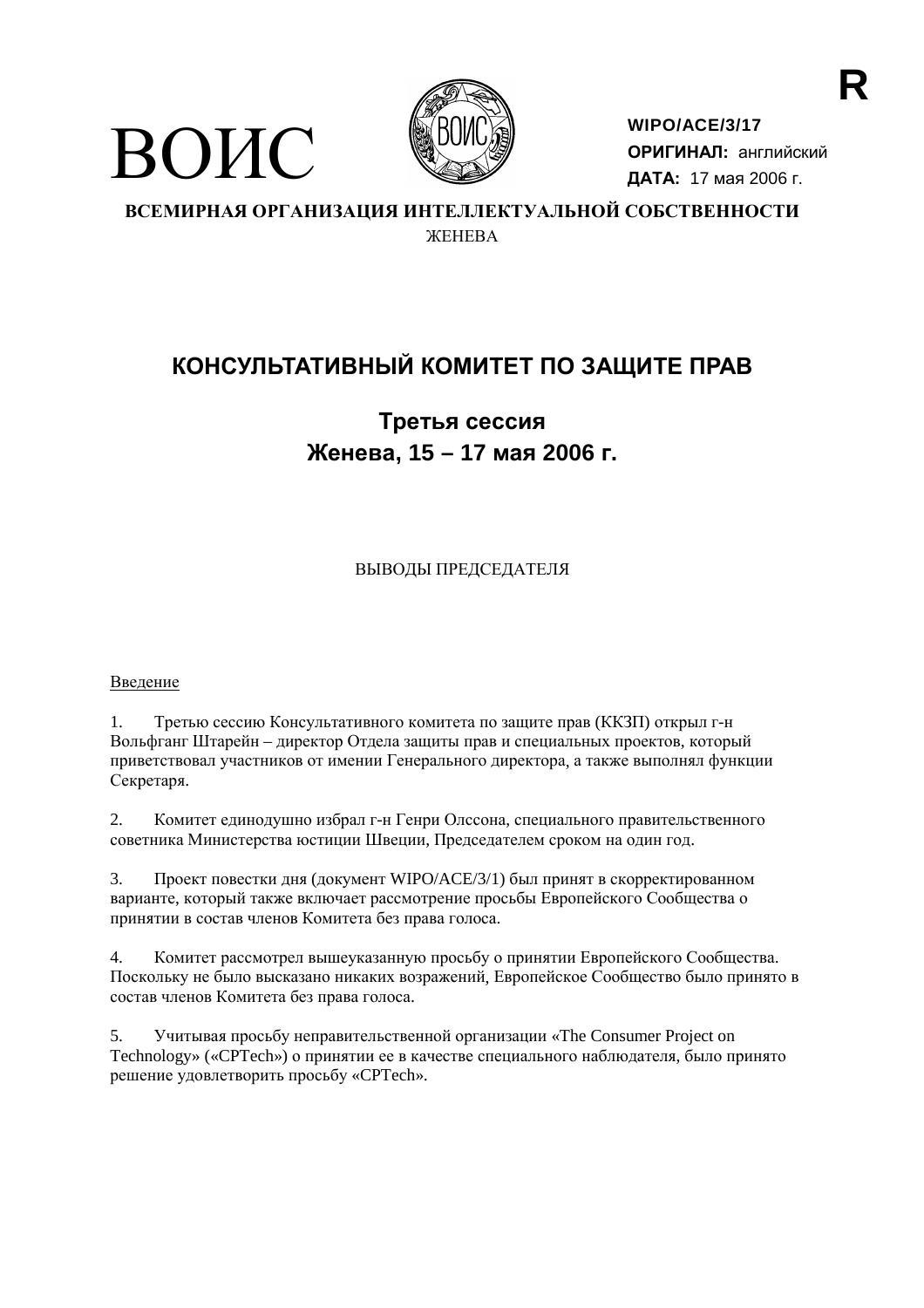$6<sup>1</sup>$ Комитет заслушал презентации на основе документов WIPO/ACE/3/3 - WIPO/ACE/3/16 в соответствии с решением, принятым на второй сессии, - в частности по вопросам обучения и повышения осознания, включая стажировку, по всем вопросам в связи с защитой прав и в первую очередь тем из них, которые указаны в просьбах об оказании помощи в этой области со стороны государств-членов, а также в предложении Аргентины, переданном в Секретариат на этой сессии.

## Выводы председателя

7. В ходе своих выступлений члены Комитета согласились с тем, что вопрос защиты прав интеллектуальной собственности имеет большое значение. Особое удовлетворение было выражено по поводу работы Комитета в качестве форума для обмена мнениями по вопросу защиты прав. Подчеркивалось, что мандат Комитета не включает вопросы нормотворчества и что Комитет сфокусирует свое внимание на координации усилий с определенными организациями и частным сектором в следующих областях: борьба с контрафакцией и пиратством; обучение; оказание помощи; координация в проведении национальных и региональных учебных программ для всех заинтересованных лиц и обмен информацией по вопросам защиты прав путем создания Электронного форума.

Среди конкретных вопросов, которые рассматривались в ходе презентаций, были -8. среди прочих и исключительно в виде примеров - масштабы контрафактной и пиратской деятельности в различных странах, целесообразность официально принятого глобального стратегического подхода к вопросу защиты прав, проблемы, связанные со здоровьем и безопасностью продукции в развивающихся странах, важная роль «обучения обучающих», разработка эффективных программ выхода на широкую публику и вовлечение обществ по сбору роялти в борьбу против пиратства, разработка комплексных национальных руководств по борьбе с пиратством, необходимость выработки у иностранных инвесторов доверия к нормам права, необходимость обеспечения создания институциональных структур до оказания помощи конкретной стране. Один из выступавших подчеркнул важную роль четырех основных элементов в борьбе против контрафакции и пиратства: репрессивных, образовательных, экономических и институциональных действий.

 $\overline{Q}$ В ходе обсуждений, которые последовали за презентациями, высказывались многочисленные комментарии и затрагивались различные вопросы. Была дана высокая оценка презентациям, которые рассматривались как ценный вклад в понимание проблем и решений в разных странах. Подчеркивалось также важное и позитивное влияние программ выхода на широкую публику среди молодежи.

 $10.$ Комитет отметил значительный ряд экспертных миссий ВОИС, учебных и ознакомительных поездок, семинаров и практических семинаров, а также других видов деятельности, упомянутых в документе WIPO/ACE/3/2. Некоторые делегации информировали о тех видах деятельности по сотрудничеству в целях развития, осуществляемых в их странах, которые имеют значение также и для защиты прав интеллектуальной собственности.

 $11.$ В отношении дальнейшей работы был внесен и обсуждался ряд предложений. В частности, эти предложения включали вопросы в связи с продолжением обучения и повышения осознания; дальнейшего обсуждения некоторых конкретных вопросов, возникших в ходе обсуждения пункта 7 повестки дня, включая меры по защите прав, методику оценки и научно обоснованную подготовку статистических данных о влиянии контрафакции и пиратства на экономику стран: компонент развития в связи с зашитой прав, включая необходимость учета более широкого контекста интересов общества и